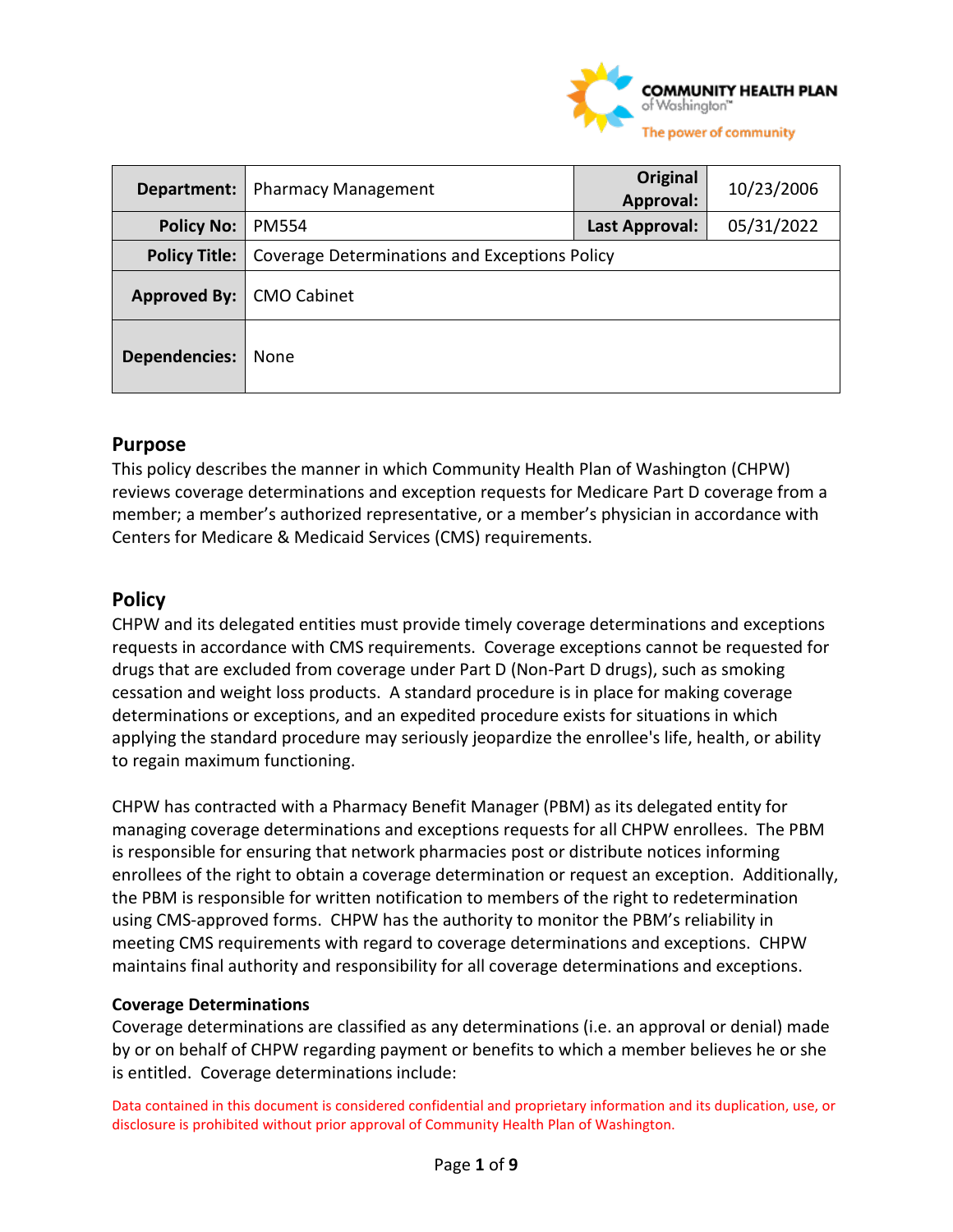

- 1. A decision about whether to provide or pay for a Part D drug (including a decision not to pay because the drug is not on the plan's formulary, because the drug is determined not to be medically necessary, because the drug is furnished by an out-of-network pharmacy, or because the Part D plan sponsor determines that the drug is otherwise excluded under section [1862\(a\)](http://www.socialsecurity.gov/OP_Home/ssact/comp-ssa.htm) of the Act if applied to Medicare Part D) that the member believes may be covered by the plan;
- 2. A decision concerning a tiering exceptions request under [42 CFR 423.578\(a\);](http://www.access.gpo.gov/nara/cfr/cfr-table-search.html#page1)
- 3. A decision concerning a formulary exceptions request under [42 CFR 423.578\(b\);](http://www.access.gpo.gov/nara/cfr/cfr-table-search.html#page1)
- 4. A decision on the amount of cost sharing for a drug; or
- 5. A decision whether a member has, or has not, satisfied a prior authorization or other utilization management requirement.

#### **Standard Determinations**

A member, a member's representative, or a member's prescriber may request a standard coverage determination. If the request involves a Part D drug benefit that a member has not received yet, the request may be filed with the PBM via phone or in writing via mail or fax.

The PBM has processes in place to accept coverage determinations requests and supporting documentation 24 hours a day, 7 days a week (including holidays).

Requests for reimbursement of benefits the member has already received must be filed in writing to the PBM. If a member attempts to request reimbursement by phone, the PBM will explain the procedures the member must follow to file a written request for reimbursement.

#### **Time Frames for Standard Coverage Determinations**

- Requests for Part D drug benefits that has not been received
	- $\circ$  The member and the prescribing physician (or other prescriber involved, as appropriate) are notified of the determination as expeditiously as the member's health condition requires, but no later than 72 hours after the date and time the request for a standard coverage determination is received, or no later than 72 hours after receiving the physician's or other prescriber's supporting statement, if the request involves an exception.
- Requests for reimbursement for a Part D drug benefit that has been received

Data contained in this document is considered confidential and proprietary information and its duplication, use, or disclosure is prohibited without prior approval of Community Health Plan of Washington.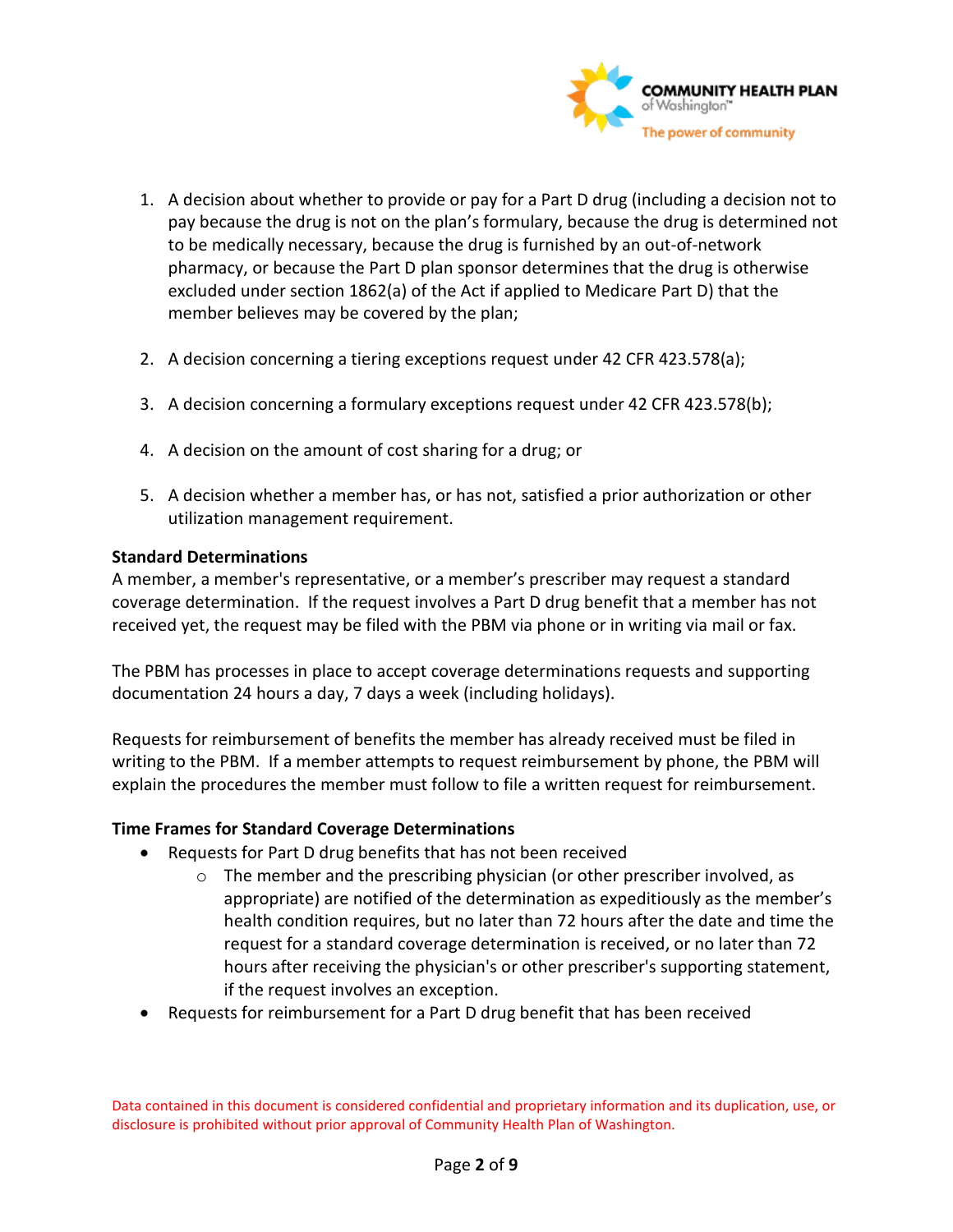

- $\circ$  If the decision is unfavorable, the PBM must make the decision and provide notice of the decision no later than 14 calendar days after receiving the reimbursement request*.*
- o If the decision is favorable*,* the PBM must make the decision, provide notice of the decision, and make payment no later than 14 calendar days after receiving the reimbursement request.
- When a reimbursement request requires a statement from a prescriber, the 14 calendar-day timeframe for processing a reimbursement request is not tolled pending receipt of a prescriber's supporting statement.

In cases where a supporting statement from the prescriber is required, the PBM will outreach to the prescriber and attempt to collect all necessary documentation to make a determination. The PBM will allow the prescriber a reasonable amount of time to respond to the request for a statement. If the PBM cannot obtain all relevant documentation within a reasonable timeframe, it will make its decision based upon the evidence available.

If the PBM does not make its decision timely, the case file will be forwarded to the Independent Review Entity for review and notify the member within 24 hours of the expiration of the adjudication time frame.

Whenever the PBM expects to issue a partially or fully adverse medical necessity decision based on initial review of the case, a licensed pharmacist reviews the case and makes the final determination.

## **Notifications**

The PBM arranges with a network or preferred pharmacies to provide members with a written copy of the standardized pharmacy notice when the member's prescription cannot be filled under the Part D benefit and the issue cannot be resolved at the point of sale. The notice instructs the member on how to contact the PBM and explains the member's right to receive, upon request, a coverage determination (including a detailed written decision) from the PBM regarding their Part D prescription drug benefits, including information about the exceptions process. The PBM arranges with their network pharmacies (including mail-order and specialty pharmacies) to distribute the notice to members. The pharmacy notice is provided to the member if the pharmacy receives a transaction response indicating the claim is not covered by Part D and the designated NCPDP response code is returned. This notice must also be provided by the Mail Order Pharmacies and Home Infusion Pharmacies.

The PBM must provide written notice of any favorable or adverse decision it issues. The written notification must be easily understandable to the member and provide the specific reason for the denial. The content of the notice of denial text should strike a balance between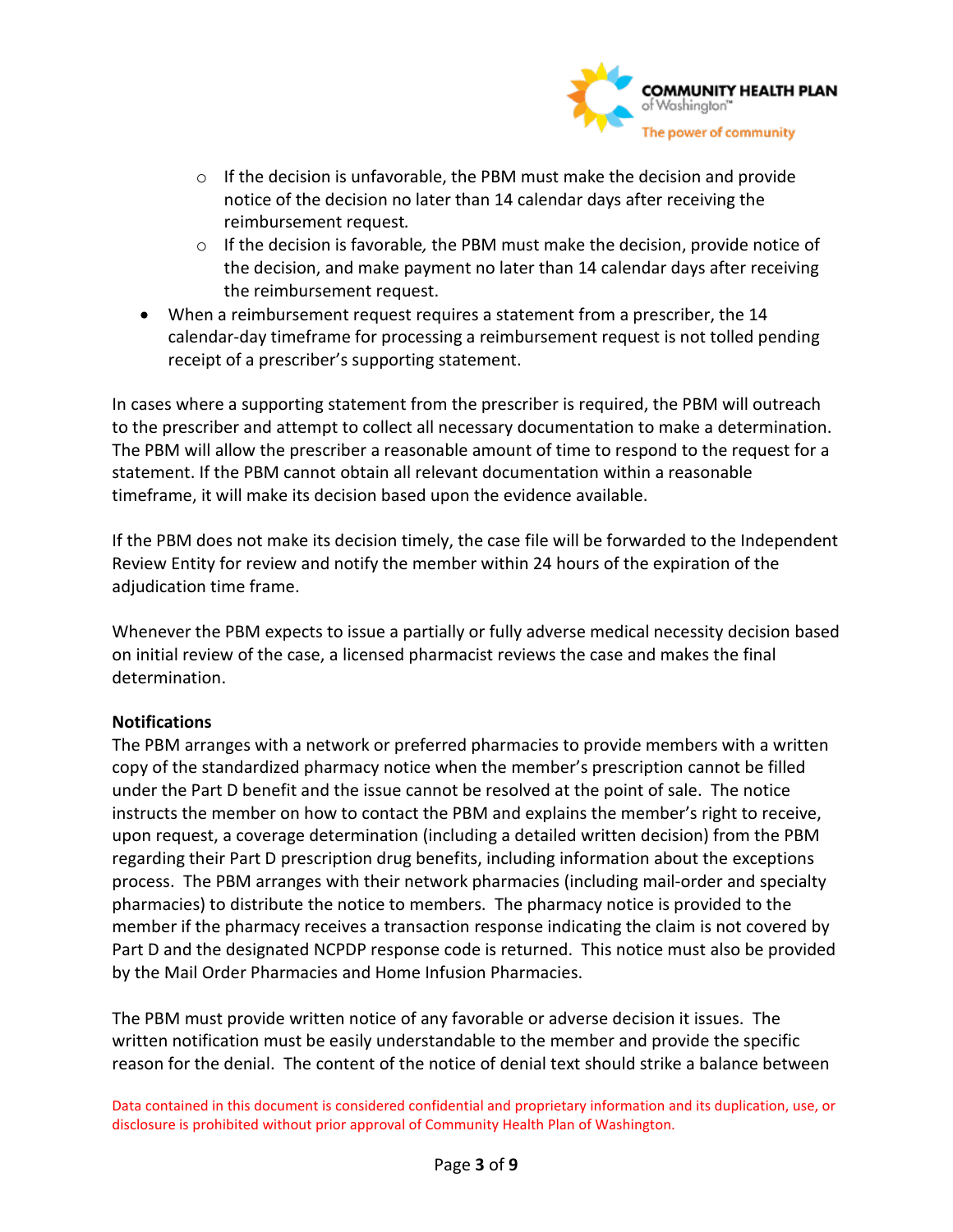

patient comprehension and the prescriber need for disclosure of criteria requirements. Acronyms must be written out the first time they appear in a notice of denial (e.g., Centers for Medicare and Medicaid Services [CMS]). The letter must include, but is not limited to, a description of any applicable Medicare coverage rule or any other applicable Part D plan policy upon which the denial decision was based, including any specific formulary criteria that must be satisfied for approval. If the drug could be approved under the exception rules, the denial notice must explicitly state the need for a prescriber's supporting statement and clearly identify the type of information that should be submitted when seeking a formulary or tiering exception.

Additionally, the PBM may make its initial notification orally so long as it also mails a written follow-up decision within 3 calendar days of the oral notification.

- If a member files the request, notice must be provided to the member.
- If a member has identified a representative, the PBM will send the written notice to the member's representative instead of the member*.*
- If a member's prescribing physician or other prescriber files a request on behalf of a member, the PBM will notify both the prescriber and the member. The member must receive written notice of the decision. The PBM is not required to provide a member's prescribing physician or other prescriber with a written follow-up decision after providing oral notice to the physician or other prescriber.

#### **Expedited Determinations**

When the member's urgent health needs require a more prompt coverage determination than is described above, a member, their representative, or the member's prescriber, may request that the PBM expedite a coverage determination when the member or their prescriber believe that waiting for a decision under the standard time frame may place the member's life, health, or ability to regain maximum function in serious jeopardy. Requests for an expedited review are not denied, as stated in the PBM's Policy Medicare-CD-02.

## **Time Frames for Urgent Coverage Determinations**

In this case the outcome is communicated to the member or the member's representative within 24 hours after the request is made. This does not include requests for payment of Part D drugs already furnished. If the member is not notified of the determination within 24 hours, the complete case file is forwarded to the Independent Review Entity contracted by CMS and the member notified within 24 hours of the expiration of the initial 24-hour adjudication time frame.

#### **Notifications**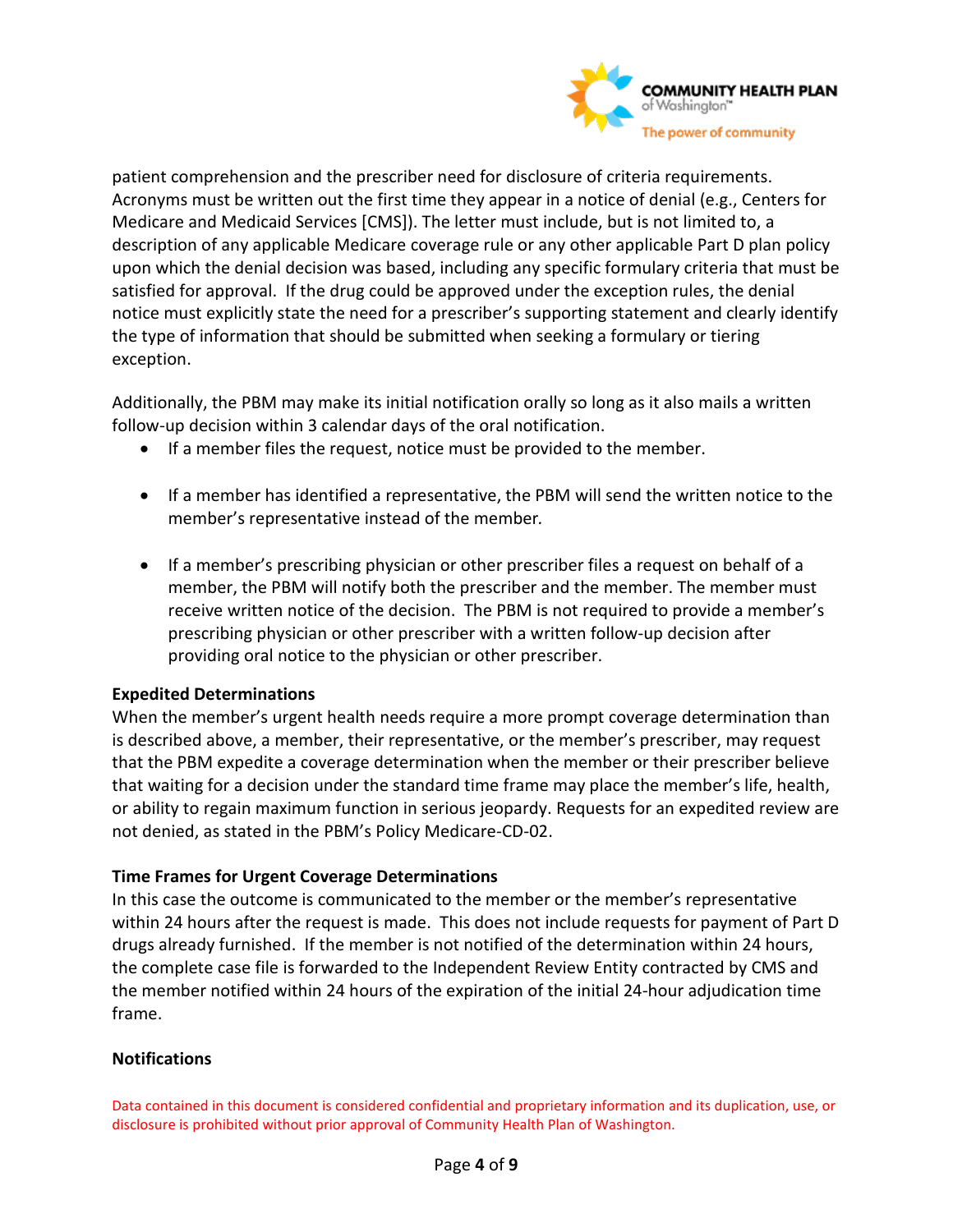

When the PBM issues a favorable decision, it will provide notice of its decision as expeditiously as the member's health condition requires, but no later than 24 hours after receiving the request.

If the PBM issues an adverse decision, in whole or in part, the PBM may make its initial notification orally no later than 24 hours after receiving the request, as well as providing a written decision notification within 3 calendar days of the oral notification.

The same letter content applies as outlined under Standard Determinations.

#### **Processing Requests**

CHPW promotes such fax, phone, and mail locations as specified by the PBM for receiving and managing coverage determination and exception requests. Enrollees can obtain this information from the following website, http://healthfirst.chpw.org/for-members/prescriptioncoverage/requesting-exceptions-and-coverage-determinations.

#### **PBM Oversight**

On a daily basis, CHPW reviews a report provided by the PBM of all coverage determinations and exceptions requests which were in progress or completed on the previous day. CHPW reviews the following elements of all unfavorable decisions and a sample of favorable decisions for compliance with CMS requirements as well as CHPW and PBM policies:

- The request is made by either the member, their prescriber, or the member's appointed representative. If a representative is appointed the PBM ensures appropriate documentation is retrieved before accepting the request.
- Time elapsed from receipt of request (or prescriber's statement when needed) to member notification is less than either 24 or 72 hours as appropriate for the urgency of the case.
- If a supporting statement is required from the prescriber, the PBM makes sufficient outreach attempts and allows the prescriber a reasonable amount of time to respond before making a determination with the information available.
- If the prescriber does not respond to reasonable requests for information from the PBM, CHPW will take appropriate action as necessary, according to prescriber contracting.
- Decisions are made accurately based on CMS approved coverage criteria and take into account all available information, including prescriber's statements and claims data.
- Written notification of the decision is provided timely within 3 days of verbal notification
- Written notification of unfavorable decisions explains the complete reason for the denial, the criteria for approval, explanation of rights to a redetermination and the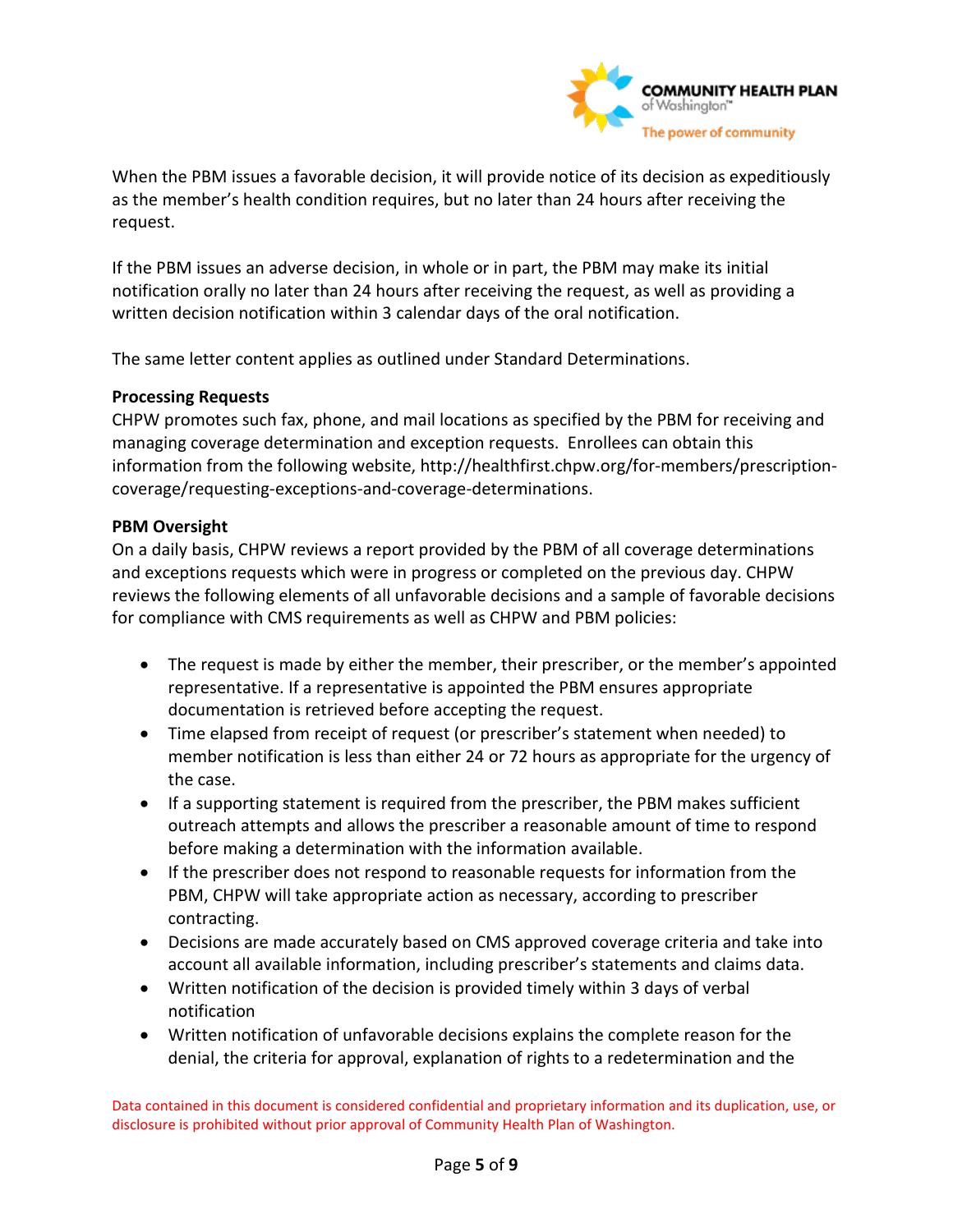

process for requesting one, accurate member information, and is easily understood by the member.

- If the PBM is unable to make a determination within the appropriate turnaround time, they forward the case to the IRE and notify the member within 24 hours of the missed deadline. An exception to the IRE forwarding requirement is allowed if a favorable determination is made and notification to the member provided within 24 hours of the expiration of the timeframe (PBM use of this exception must be rare).
- Denial Notices include adequate rationales with correct and complete information specific to the denial.
- Denial Notices are written in a manner easily understandable to enrollees.

# **List of Appendices**

A. Detailed Revision History

| <b>CFR</b>                | 42 CFR Subpart M - Grievances, Coverage Determinations, |                                                   |  |
|---------------------------|---------------------------------------------------------|---------------------------------------------------|--|
|                           | Redeterminations, and Reconsiderations                  |                                                   |  |
| <b>WAC</b>                | WAC 284-43-5642                                         |                                                   |  |
| <b>RCW</b>                |                                                         |                                                   |  |
| LOB / Contract            | $\square$ WAHIMC                                        |                                                   |  |
| <b>Citation</b>           | $\square$ BHSO                                          |                                                   |  |
|                           | $\boxtimes$ MA                                          | Parts C & D Enrollee Grievances,                  |  |
|                           |                                                         | Organization/Coverage Determinations, and Appeals |  |
|                           |                                                         | Guidance                                          |  |
|                           | $\Box$ CS                                               |                                                   |  |
| <b>Other Requirements</b> |                                                         |                                                   |  |
| <b>NCQA Elements</b>      | <b>UM11</b>                                             |                                                   |  |

# **Citations & References**

#### **Revision History**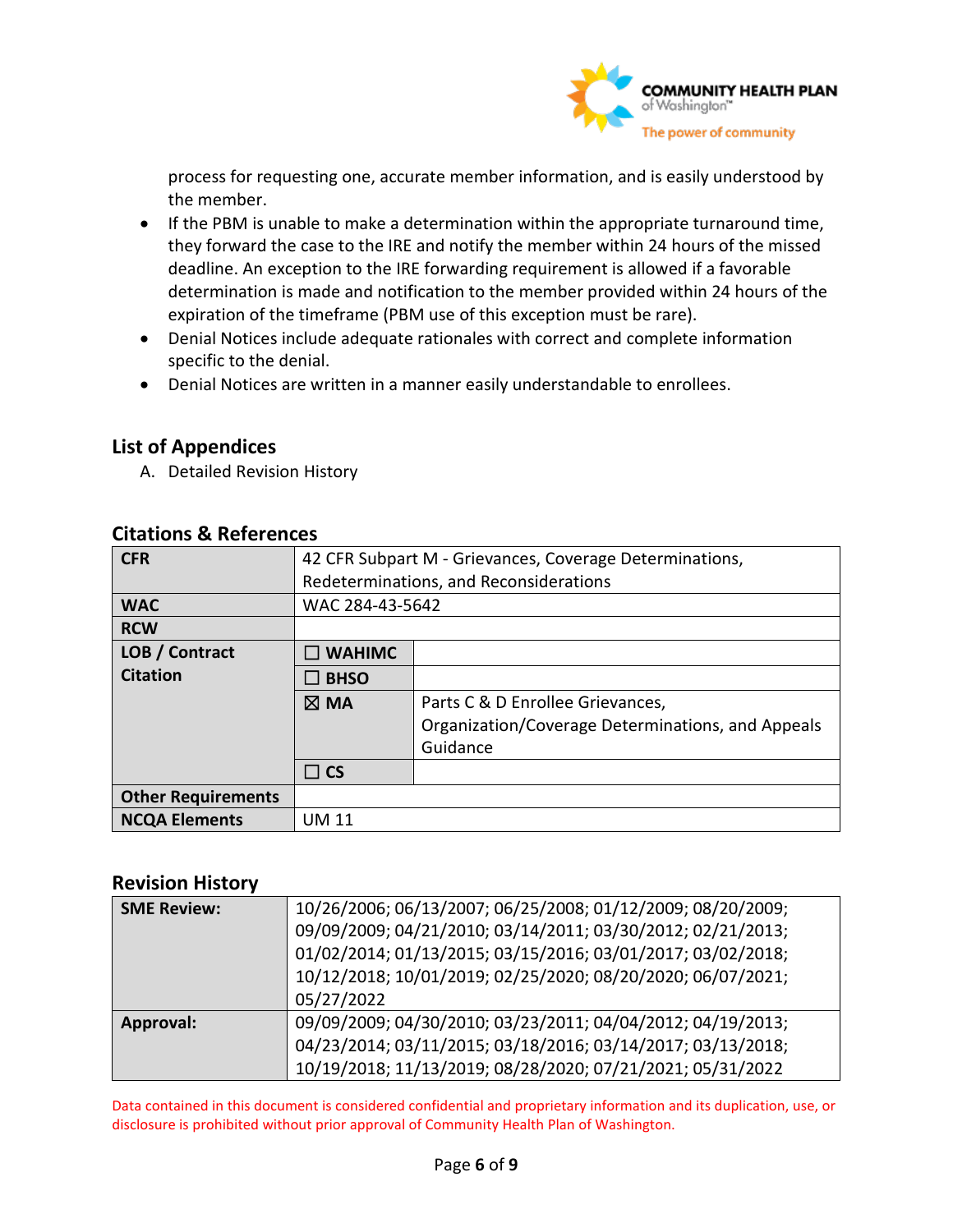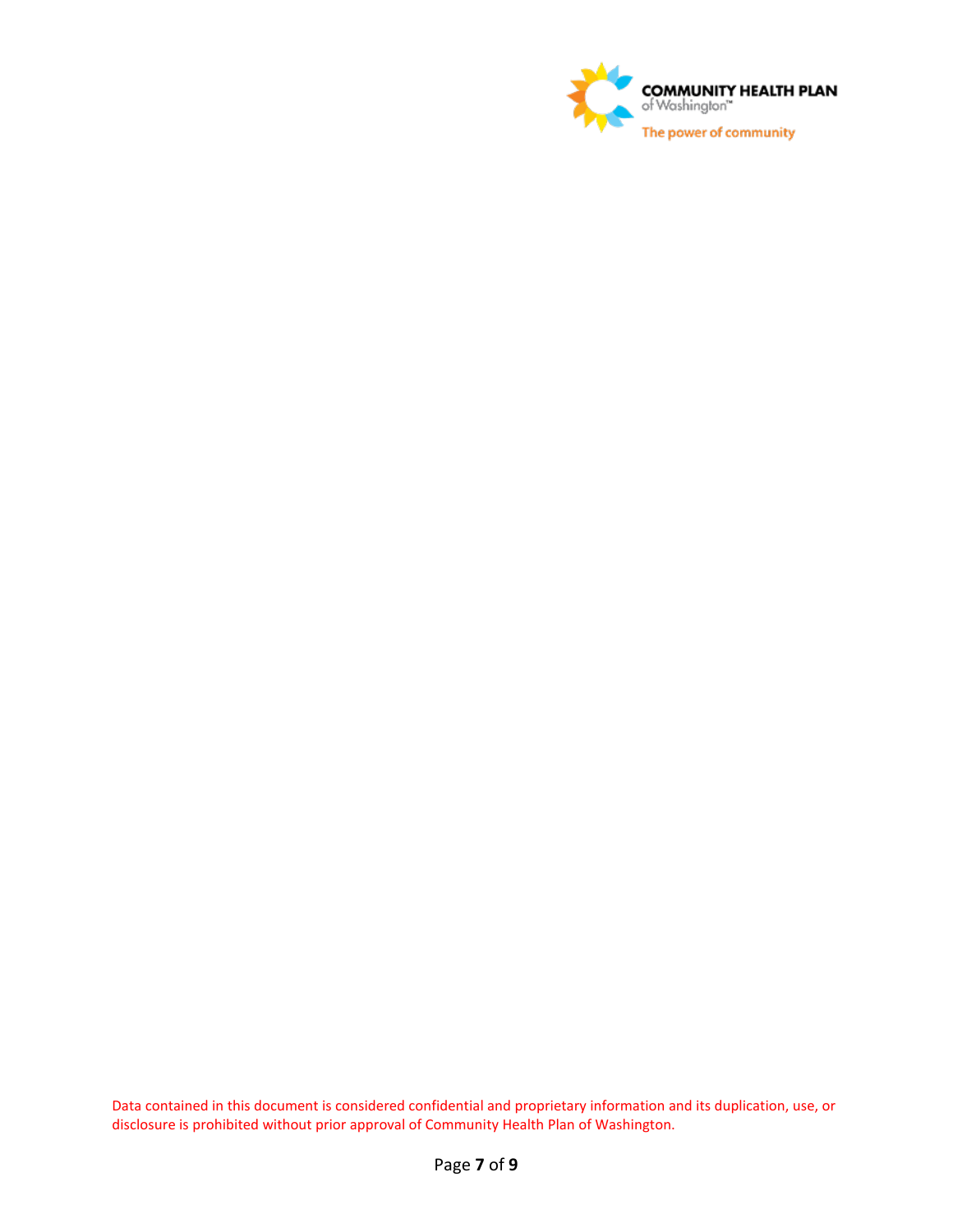

# **Appendix A: Detailed Revision History**

| <b>Revision Date</b> | <b>Revision Description</b>                |                       |
|----------------------|--------------------------------------------|-----------------------|
| 10/26/2006           | Original                                   | Rachel Koh            |
| 06/13/2007           | Minor formatting changes                   | Rachel Koh            |
| 06/25/2008           | Content Change                             | Rachel Koh            |
| 01/12/2009           | Review for style and format                | Sunny Otake           |
| 08/20/2009           | <b>Content Update</b>                      | Jennifer Mui          |
| 09/09/2009           | Approval                                   | <b>MMLT</b>           |
| 09/09/2009           | Reformat and edit for clarity              | Jennifer Carlisle     |
| 04/21/2010           | Content Update - PBM Oversight             | <b>Eric Guyette</b>   |
| 04/30/2010           | Approval                                   | <b>MMLT</b>           |
| 03/14/2011           | <b>Content Update</b>                      | Maria Chan            |
| 03/23/2011           | Approval                                   | <b>MMLT</b>           |
| 03/30/2012           | Review. No changes                         | <b>Eric Guyette</b>   |
| 04/04/2012           | Approval                                   | <b>MMLT</b>           |
| 02/21/2013           | <b>Content Update</b>                      | Maria Chan            |
| 04/19/2013           | Approval                                   | <b>MMLT</b>           |
| 01/2/2014            | <b>Content Update</b>                      | Annie Lam             |
| 04/23/2014           | Approval                                   | <b>MMLT</b>           |
| 01/13/2015           | Content update with input from INTCG       | Lauren Pope           |
| 03/11/2015           | Approval                                   | <b>MMLT</b>           |
| 03/15/2016           | Updated citations table. Minor text        | Mary Eckhart          |
|                      | updates. Merged with PM 554                |                       |
| 03/18/2016           | Approval                                   | <b>MMLT</b>           |
| 03/01/2017           | Moved to new template                      | Mary Eckhart          |
| 03/14/2017           | Approval                                   | <b>MMLT</b>           |
| 03/02/2018           | Moved to new template                      | Mary Eckhart          |
| 03/13/2018           | Approval                                   | <b>MMLT</b>           |
| 10/12/2018           | Language added to PBM oversight            | <b>Yusuf Rashid</b>   |
|                      | section regarding oversight of denial      |                       |
|                      | notice language                            |                       |
| 10/19/2018           | Approval                                   | <b>MMLT</b>           |
| 10/01/2019           | Content update                             | Ivan Figueira, PharmD |
| 11/13/2019           | Approval                                   | <b>MMLT</b>           |
| 02/25/2020           | Reviewed. Citations table updated.         | Rebecka Braband       |
| 08/20/2020           | Edit to notification section regarding use | <b>Yusuf Rashid</b>   |
|                      | of acronyms in notice of denials           |                       |